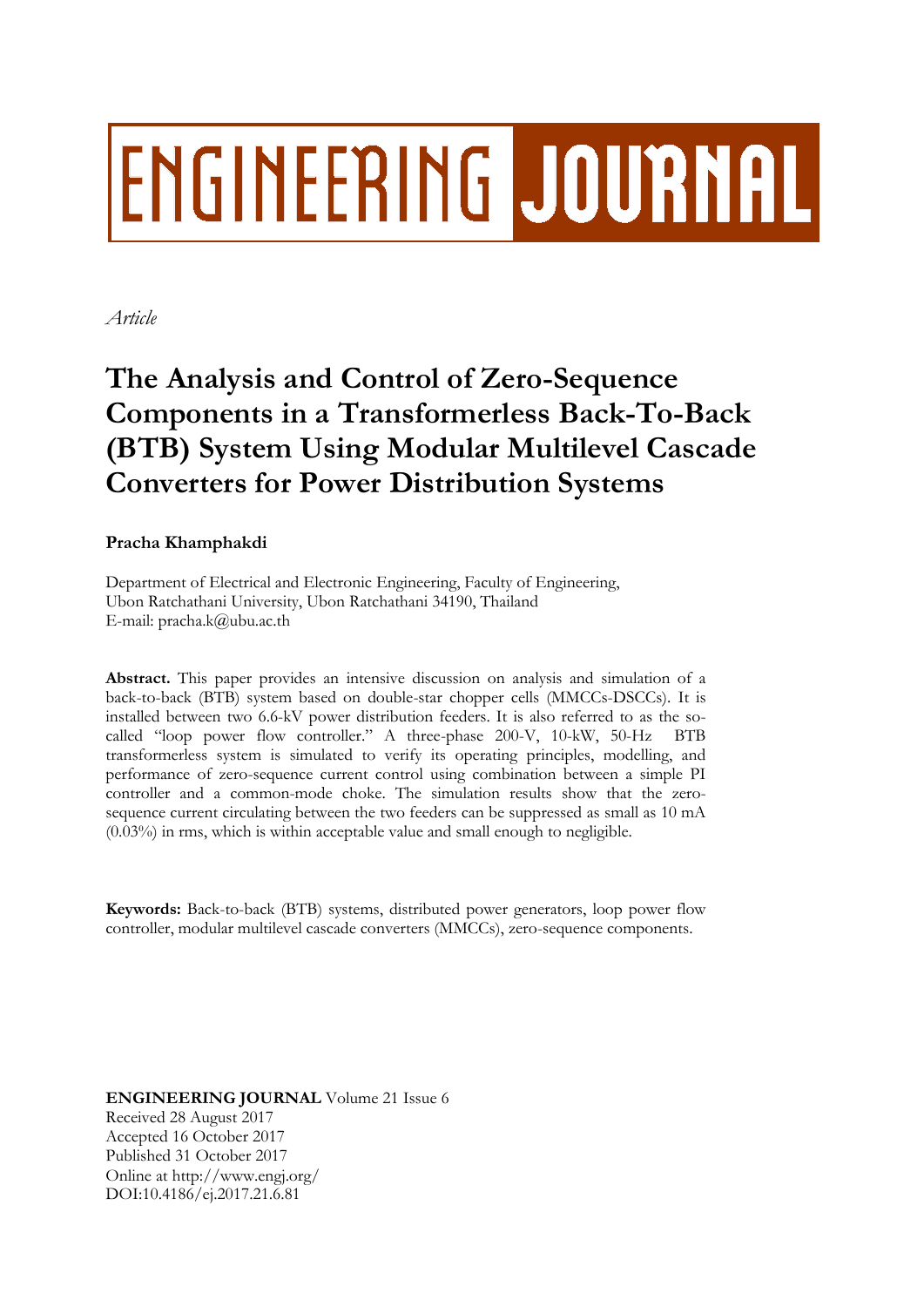#### **1. Introduction**

The power generation based on renewable energy is often called as distributed power generators (DGs) in contrast to centralized power generators because most of them are installed on power distribution systems [1]. Furthermore, in the future, an increasing part of the installed capacity will be connected to the DGs, which poses additional challenges to planning and safe operation of the systems [2]. In addition, flexible AC transmission system (FACTs) devices for control of power flow, voltage, and frequency are used to increase transmission capacity, reduce congestion, improve controllability and integrate more renewable energy into grids. For traditional two-level converters used in the above applications, step-up transformers and/or zigzag transformers are used to reach the medium and high voltage levels and to synthesize output voltage to multi-pulse waveforms [3]. However, transformers are bulky, lossy, high cost and present nonlinear/saturation problems that lead to difficulties in the system control.

Recently, attention has been paid to the "modular multilevel converter" (MMC) [4, 5] for high-voltage and high-power applications such as long-distance high-voltage direct-current (HVDC) transmission systems. According to the classification of modular multilevel cascade converters in [6], an MMCC using chopper cells is referred to as a double-star chopper cells (DSCC). Research scientist and engineers in power electronics and power systems have presented or published technical papers on DSCC-based power conversion systems with focus on control, modelling, analysis, design, and/or operation [7-11]. The "HVDC-Plus" from Siemens [12], "HVDC-Light" from ABB [13], and "HVDC-Maxsine" from Alstom [14] are examples of the implementation of DSCC concept in applications of VSC-HVDC transmission. Some papers in the literature have focused on control, modelling, and performance of the DSCC-based BTB or HVDC systems during the voltage sags using different control strategies for mitigating and controlling the zero-sequence current components in the systems, especially in case of transformerless system [15].

The aim of this paper following [15] is to analyse and control the zero-sequence components in details when the BTB system is installed between two 6.6-kV power distribution feeders with many distributed power generators. It also referred to as the so-called "loop power flow controller." A simple modelling is used for simulation by the software package "PSCAD/EMTDC" to verify the validity and effectiveness of the zero-sequence current control techniques for the DSCC-based BTB system.



Fig. 1. A 6.6-kV power distribution system consisting of two radial feeders equipped with a DSCC-based BTB system [1].

#### **2. Circuit Configuration and Equations**

#### **2.1. Circuit Configuration**

Figure 2(a) shows the circuit configuration for a transformerless DSCC-based BTB system used in experiments and simulations. Table 1 summarizes the circuit parameters of Fig. 2(a). Figure 2(a) is a simplified model of Fig. 1, in which the following reasonable assumptions are made:

 The line-frequency transformer is modelled by an ideal voltage source presenting no background system inductance and leakage inductance;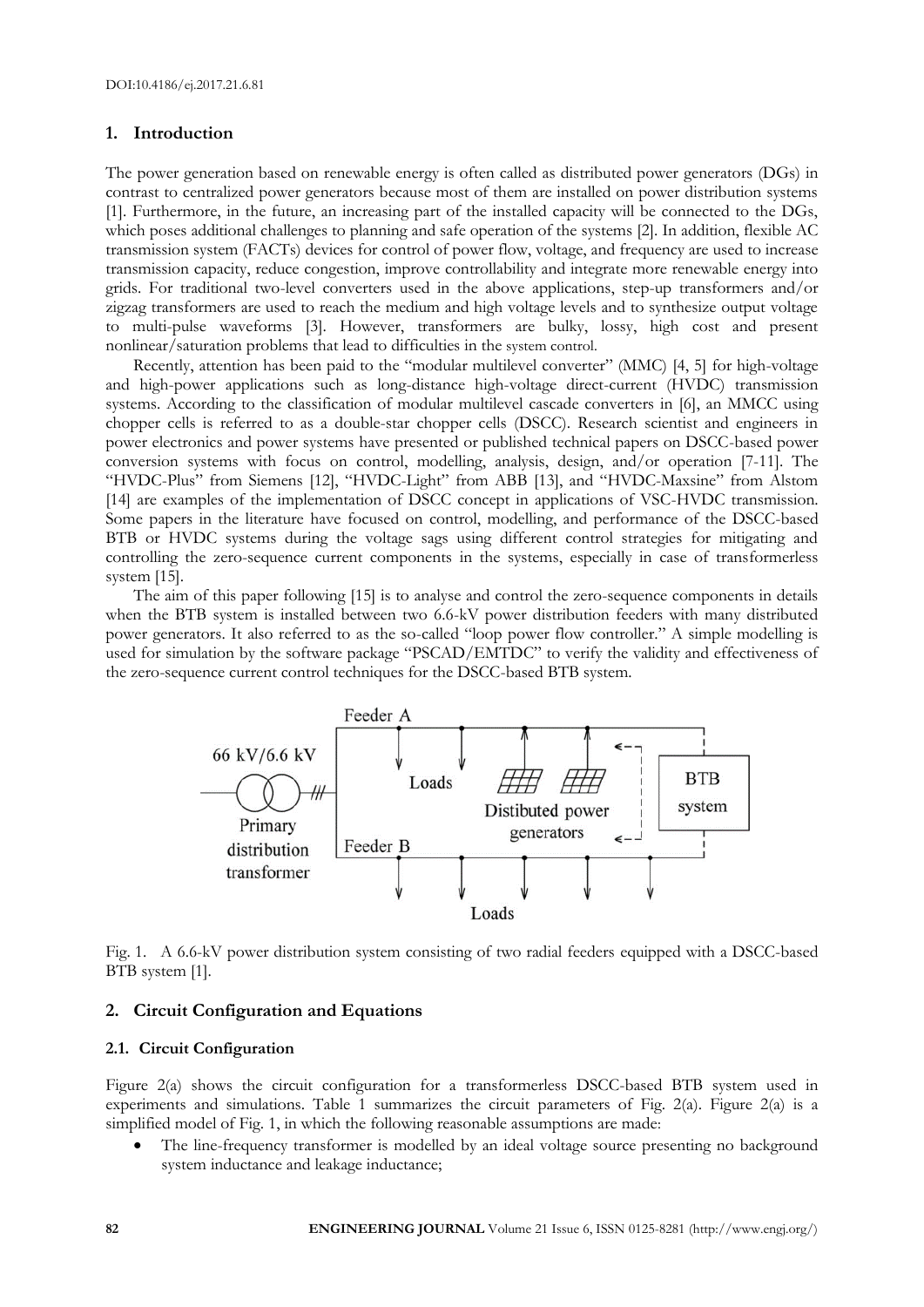- The impedances in feeder A and feeder B are neglected, while two ac-link inductors are used to connect the feeders and the BTB system;
- The currents flowing to the loads or flowing out from the distributed power generators are set to zero.

| Rated power of the DSCCs          | P                  | $10 \text{ kW}$                      |
|-----------------------------------|--------------------|--------------------------------------|
| Nominal line-to-line rms voltage  | $V_{\rm S}$        | 200 V                                |
| Nominal line frequency            | $f_{\rm S}$        | 50 Hz                                |
| Cascade count per leg             | п                  | 16                                   |
| <b>AC-link</b> inductor           | $L_{ac}$           | 2 mH $(16%)^*$                       |
| Center-tapped inductor            | $L_Z$              | $3 \text{ mH} (24\%)^*$              |
| DC-link voltage reference         | $V_{\rm dc}^*$     | 400 V                                |
| DC-capacitor of each chopper cell | C                  | $6.6 \text{ mF}$                     |
| DC-capacitor voltage reference    | $V_{\mathrm{C}}^*$ | $50 \text{ V} (= 400 \text{ V}/8)$   |
| Unit capacitance constant         | $H_{\rm C}$        | $40 \text{ ms}$ at $50 \text{ V}$    |
| Triangular carrier frequency      | $f_{\rm C}$        | 450 Hz                               |
| Equivalent carrier frequency      | $16f_C$            | $7.2$ kHz                            |
| Dead time (blanking time)         | $T_{\rm d}$        | $8 \mu s$                            |
| Common-mode choke                 | $L_{\mathrm{CM}}$  | 77 mH at 3.6 kHz                     |
| at common de link, 400 V, 25 A    |                    | $(113 \text{ mH at } 50 \text{ Hz})$ |

Table 1. Circuit parameters of Fig. 2.

\* on a three-phase, 200-V, 10-kW, 50-Hz base.

#### **2.2. Circuit Equations**

Figure 2(a) shows the power circuit configuration of the DSCC-based BTB system with a per-leg choppercell count of 16 producing 17-level (33-level in line-to-line) pulse width modulation (PWM) waveforms [16]. The chopper-cell uses a dc capacitor and two IGBTs that form a bidirectional chopper as shown in Fig. 2(b). Here, *v*ju is the low-voltage side voltage of each chopper-cell. In Fig. 2(a), a couple of identical DSCCs, "DSCC-A" and "DSCCB" are connected back-to-back without any common dc-link capacitor. Each DSCC consists of 48 chopper cells depicted in Fig. 2(b), and three-center-tapped inductor in Fig. 2(c). In Fig. 2(a),  $i_{\text{Put}}$  and  $i_{\text{NuA}}$  are the positive and negative arm currents,  $i_{\text{SuA}}$  is the supply current, and  $i_{\text{ZuA}}$  is the circuit current along the u-phase leg of DSCC-A. Hence, the following equations exist among the four currents:

$$
i_{ZuA} = \frac{1}{2} (i_{PuA} + i_{NuA}) \t{,} \t(1)
$$

$$
i_{PuA} = -(\frac{i_{SuA}}{2} + i_{ZuA}) \t{,} \t(2)
$$

$$
i_{NuA} = \left(\frac{i_{SuA}}{2} + i_{ZuA}\right). \tag{3}
$$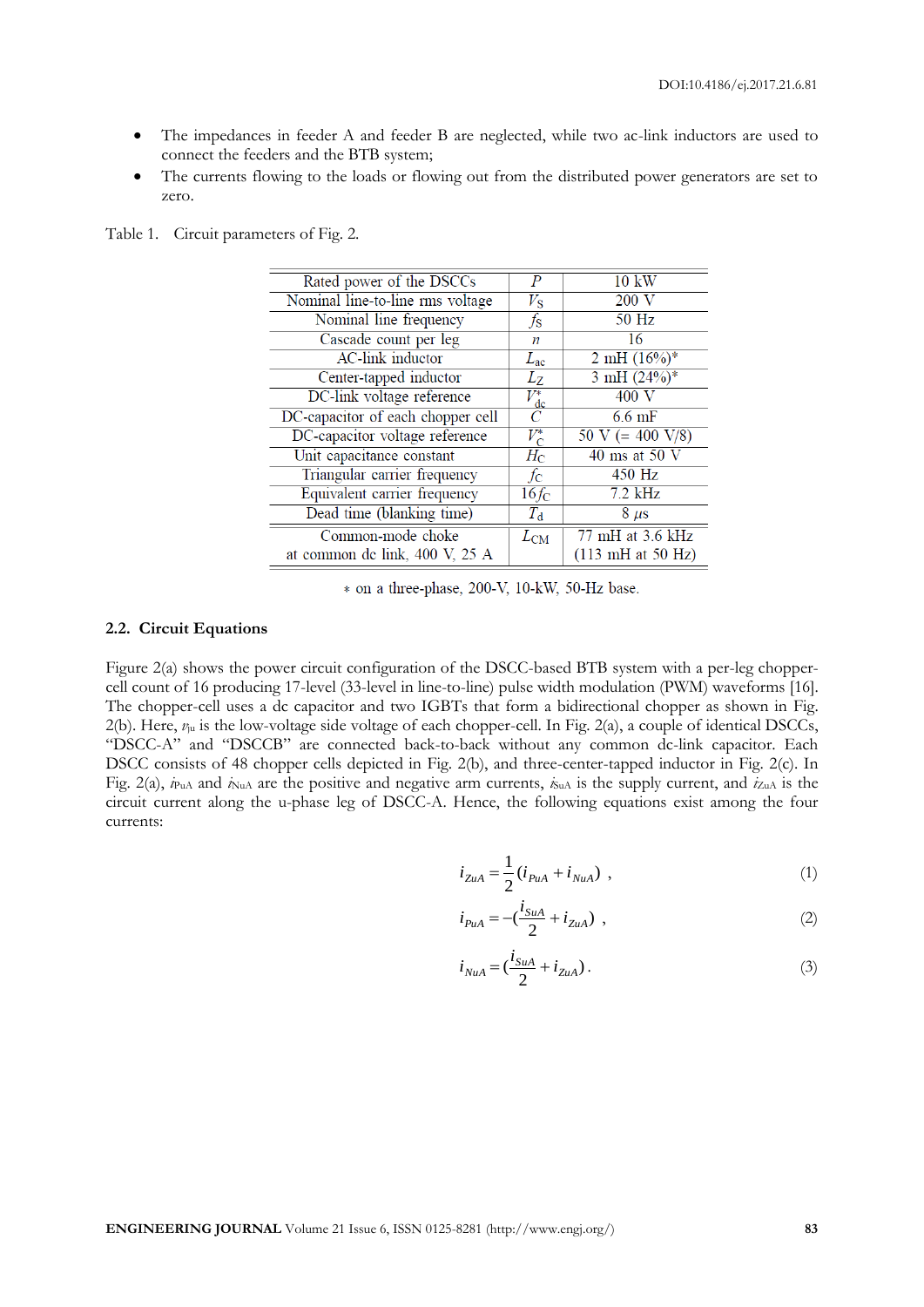

Fig. 2. Circuit configuration for the transformerless DSCC-based BTB system with a cascade of *n* = 16. (a) Main circuit. (b) Chopper cell. (c) Center-tapped inductor [15].

#### **3. Modelling and Zero-Sequence Components**

A zero-sequence current  $i_0$  may flow when two load ends of feeder A and feeder B are connected by a transformerless BTB system, in which  $i_0$  is defined as

$$
i_0 = \sum_{x=u,v,w} = (-\sum_{x=u,v,w} i_{pxA} + \sum_{x=u,v,w} i_{NxA})
$$
  

$$
i_0 = i_{Pdc} - i_{Ndc}, \qquad (4)
$$

where  $i_{Pdc}$  and  $i_{Ndc}$  are dc-link currents at positive bus and negative bus, respectively.

Figure 3 shows an equivalent circuit with a focus on zero-sequence components derived in [1]. Here, each arm is represented by a voltage source (e.g.,  $\nu_{\text{PuA}}$  or  $\nu_{\text{NuA}}$ ), which is the sum of low-voltage-side voltages of the corresponding chopper cells. It should be noted that *i*<sup>0</sup> circulates through feeder A and feeder B, and no zero-sequence current flows in the common ac mains because the 6.6-kV utility distribution systems in Japan are based on a three-phase ungrounding system. In addition, the background system inductance *L*<sup>s</sup> does not affect *i<sup>o</sup>* because no zero-sequence current flows in *L*s. Figure 3(a) can be changed to Fig. 3(b), in which three wires at the ac sides are summarized to a single wire. Each of six legs in Fig. 3(b) produces the same amount of zero-sequence voltage. Figure 3(b), therefore, is changed to Fig. 3(c), where  $v_0$  is a zerosequence voltage produced by each arm. The detail on how to derive Fig. 3(c) is given in [1].

Figure 4 shows the block diagrams of power control and zero-sequence current control used in DSCC-A. The power control is achieved by the conventional decoupled current control and the detail is given in [14]. The zero-sequence current  $i<sub>0</sub>$  contains low-frequency components less than 1 Hz and switching-ripple components around several kilo-hertz. Ideally,  $i_0$  contains no low-frequency components less than 1 Hz. However, they occur in the actual system due to the effect of passive-component tolerances, lead-wire resistances, tolerances in switching characteristics, and so on. This low-frequency component should be suppressed by applying the conventional PI (proportional-plus-integral) control, in which  $v_0$ <sup>\*</sup> is the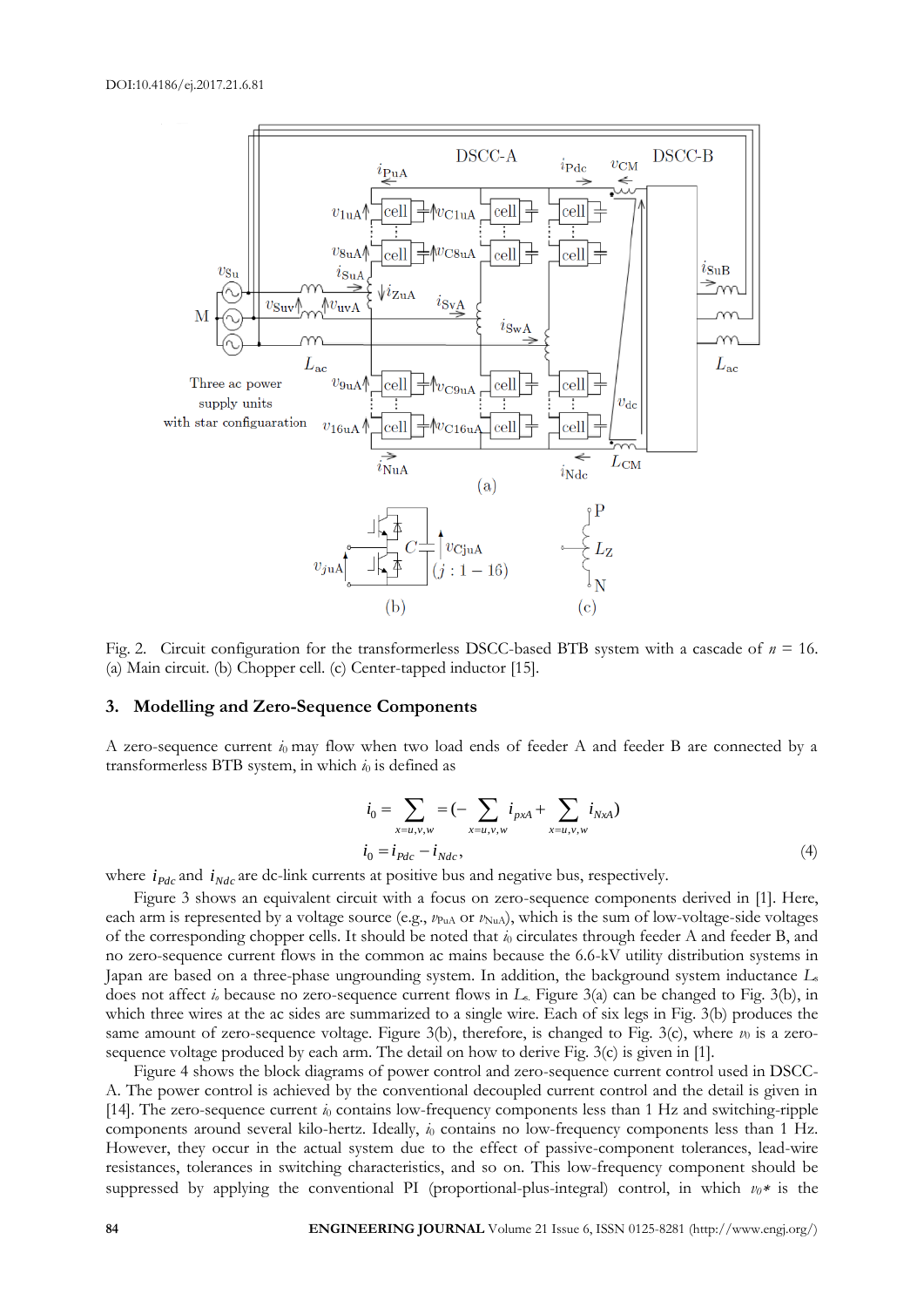common voltage reference which is determined by the feedback control of  $\dot{a}$  and its reference  $i_0 \cdot \hat{b} = 0$  as shown in Fig. 4. On the other hand, the switching-ripple components around several kilo-hertz should be suppressed by using the appropriately-designed common-mode choke  $L_{CM}$  connected to the common dc link [1].



Fig. 3. Equivalent circuits for zero-sequence components [1].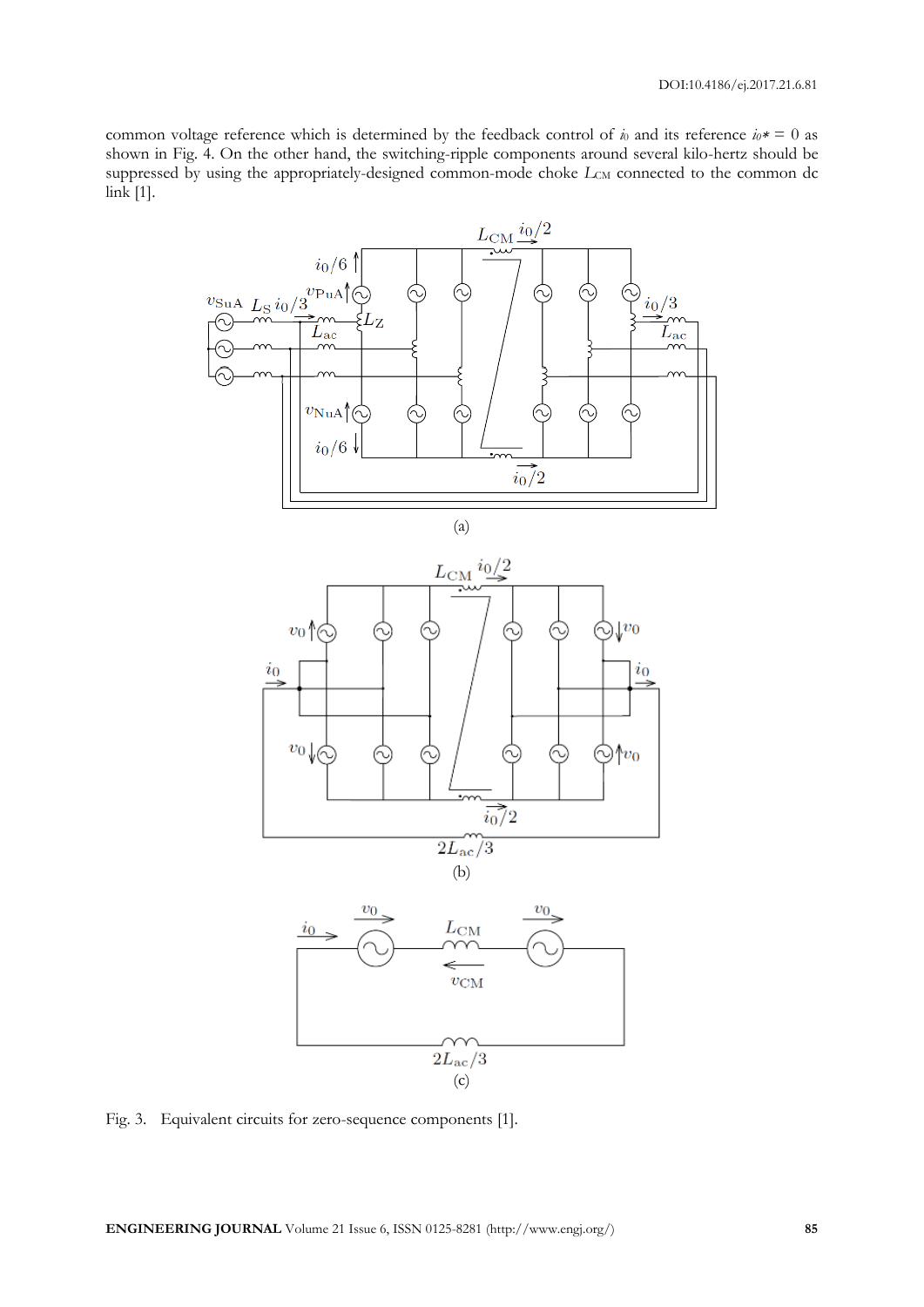

Fig. 4. Block diagrams of power control and zero-sequence current control used in DSCC-A [15].

#### **4. Simulation and Analysis Results**

Figure 5 shows simulated waveforms of the zero-current components during normal voltage condition, where  $p^* = 10$  kW and  $q_A^* = q_B^* = 0$  kVA. Figure 5(a) shows the zero-sequence voltage of DSCC-A,  $v_{0A}$  and that of DSCC-B,  $v_{0B}$ . Here,  $v_{0A}$  is not equal to  $v_{0B}$ . The zero-voltage component  $v_0$  is 7.3 V in rms as shown in Fig. 5(b), while the voltage across common-mode choke  $v_{CM}$  is 10.2 V in rms as shown in Fig. 5(c). Figure 5(d) shows the three waveforms of zero-sequence current  $i_0$  under different conditions such as: (1) No PI-control and No common-mode choke, (2) PI-control and No common-mode choke, and (3) PIcontrol and common mode choke. As can be seen in Fig. 5(d),  $i<sub>0</sub>$  consists of mainly dc component, low frequency components and high-switching ripple components. The dc and low-frequency components can be suppressed by using the PI-controller in which the rms value of  $i_0$  is decreased from 1.86 A (No PIcontrol) to 0.5 A (with PI-control). However, the PI-control cannot suppress the high-frequency components. Hence, the combination of feedback control and connecting a common-mode choke to the common dc link is required to mitigate the zero-sequence current circulating consisting of low and high frequency components. The blue-line waveform in Fig. 5(d) shows that the zero-sequence current can be suppressed as small as 10 mA (0.03%) in rms, which is small enough to be negligible, compared to the rated feeder current 30 A (= 10 kW/ $\sqrt{3}$  × 200V). Note that in the actual system, the zero-sequence current should be controlled less than 200 mA (0.06%) of the rated capacity of the feeder 300 A to avoiding malfunction of grounding-detection relays [16].

#### **5. Conclusion**

This paper has described an application of a transformerless modular multilevel cascade converter based on a double-star chopper-cells (MMCC-DSCC). It is used to form a BTB (Back-To-Back) system installed between two 6.6-kV power distribution feeders working as the loop power flow controller. The simple modelling of zero-sequence components have been done for analysis and control. Simulation results have confirmed the effectiveness of zero-sequence current suppression methods of PI control and commonmode choke. The zero-sequence current circulating between the two feeders can be suppressed as small as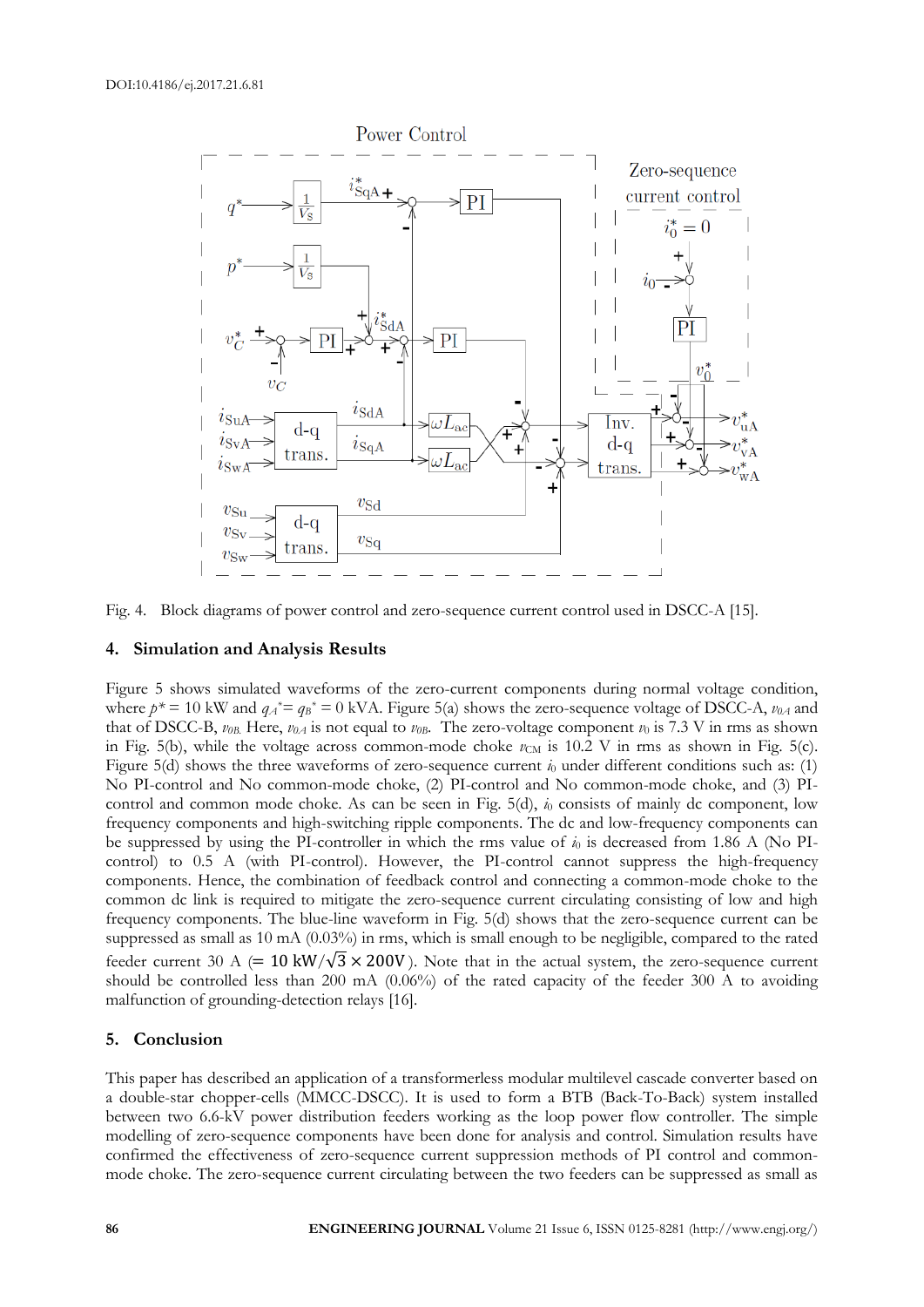0.01 A in rms at the rated dc-link current 25 A or 0.03% in rms of rated feeder current 30 A, which is within acceptable value and small enough to negligible.



Fig. 5. Simulation waveforms of the zero-sequence components during normal voltage condition, where  $p^* = 10$  kW and  $q_A^* = q_B^* = 0$  kVA: (a) Comparison between zero-sequence voltage of DSCC-A,  $v_{0A}$  and that of DSCC-B,  $v_{0B}$ ; (b) Zero-sequence voltage  $v_0 (= v_{0A})$ ; (c) Voltage across common-mode choke  $v_{CM}$ ; (d) Zero-sequence current *i0*, under different conditions.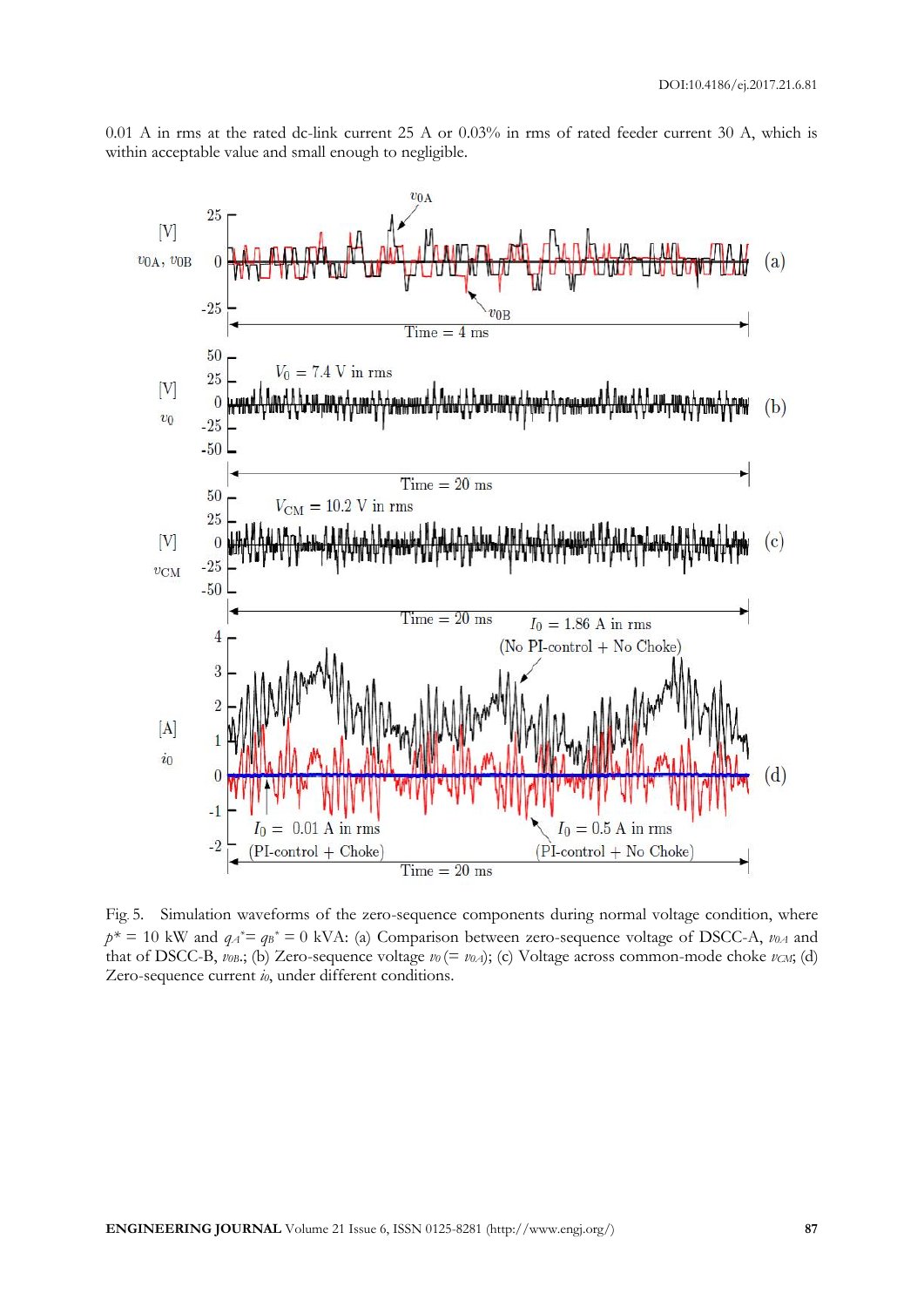

Fig. 6. Frequency spectra of zero-sequence current (*i0*) in Fig. 5.: (a) Low-frequency band; (b) Highfrequency band.

#### **References**

- [1] P. Khamphakdi, K. Sekiguchi, M. Hagiwara, and H. Akagi, "A transformerless back-to-back (BTB) system using modular multilevel cascade converters for power distribution systems," *IEEE Trans. Power Electron.*, vol. 30, no. 4, pp. 1866–1875, Apr. 2015.
- [2] B. Gemmell, J. Dorn, D. Retzmann, and D. Soerangr, "Prospects of multilevel VSC technologies for power transmission," in *Transmission and Distribution Conference and Exposition, 2008. T&D. IEEE/PES*, 2008, pp. 1–16.
- [3] H. Abu-Rub, M. Malinowski, and K. Al-Haddad, *Power Electronics for Renewable Energy Systems, Transportation and Industrial Applications*. John Wiley & Sons, 2014.
- [4] M. Perez, S. Bernet, J. Rodriguez, S. Kouro, and R. Lizana, "Circuit topologies, modeling, control schemes, and applications of modular multilevel converters," *IEEE Trans. Power Electron.*, vol. 30, no. 1, pp. 4–17, 2015.
- [5] A. Nami, J. Liang, F. Dijkhuizen, and G. Demetriades, "Modular multilevel converters for HVDC applications: Review on converter cells and functionalities," *IEEE Trans. Power Electron.*, vol. 30, no. 1, pp. 18–36, 2015.
- [6] M. Hagiwara, R. Maeda, and H. Akagi, "Control and analysis of the modular multilevel cascade converter based on double-star chopper-cells (MMCC-DSCC)," *IEEE Trans. Power Electron.*, vol. 26, no. 6, pp. 1649–1658, Jun. 2011.